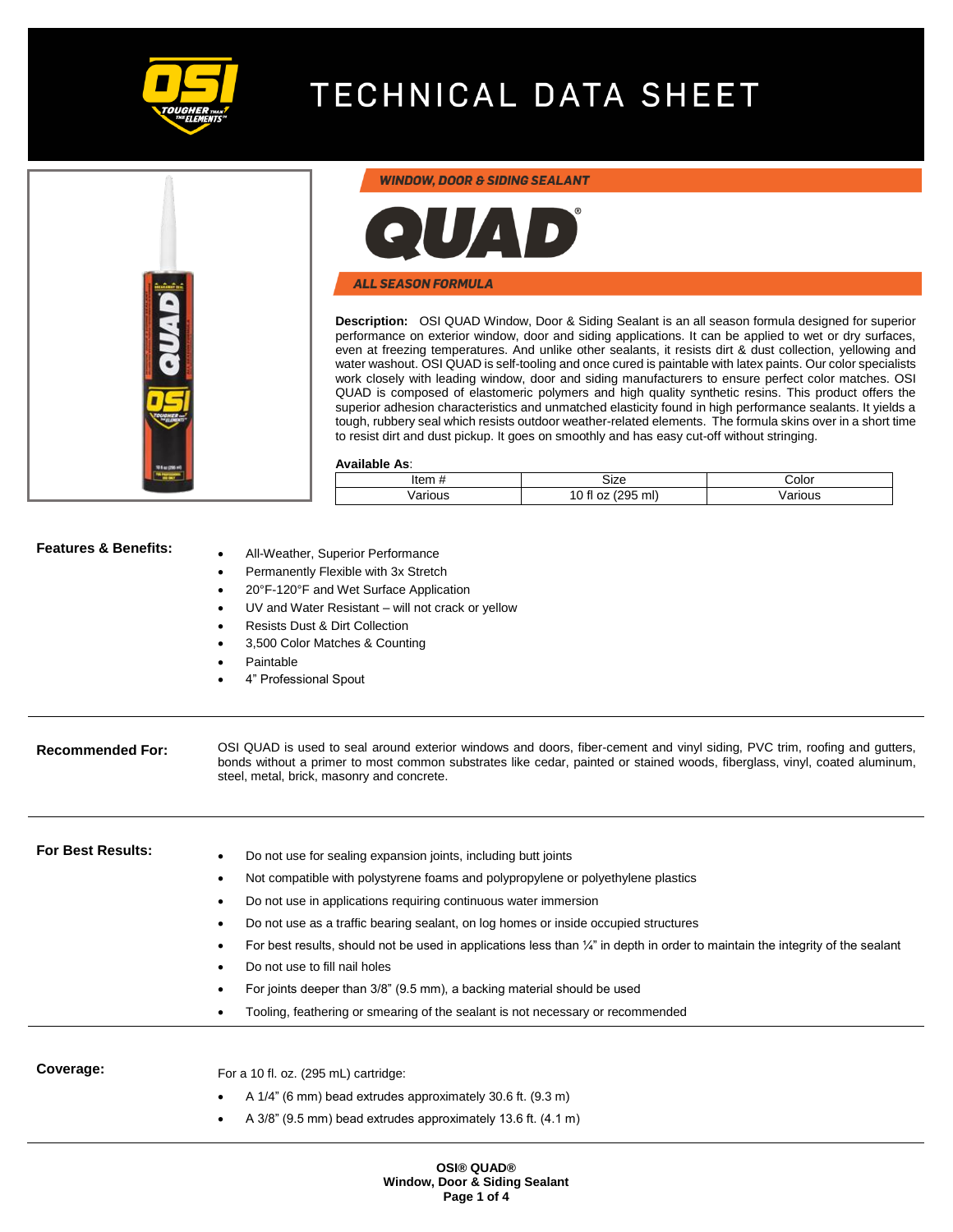

| <b>Typical Uncured</b><br><b>Physical Properties:</b> | Color:                                                                            | Various colors                                                                                                               |                                   |  |
|-------------------------------------------------------|-----------------------------------------------------------------------------------|------------------------------------------------------------------------------------------------------------------------------|-----------------------------------|--|
|                                                       | Appearance:                                                                       | Non-slumping paste                                                                                                           |                                   |  |
|                                                       | Base:                                                                             | Elastomeric polymers and synthetic resins                                                                                    |                                   |  |
|                                                       | Odor:                                                                             | Solvent                                                                                                                      |                                   |  |
|                                                       | Specific Gravity:                                                                 | 1.28                                                                                                                         |                                   |  |
|                                                       | Flash Point:                                                                      | 112 $\degree$ F (44 $\degree$ C)<br>Uncured product is flammable                                                             |                                   |  |
|                                                       | <b>VOC Content:</b>                                                               | <1.5% by weight                                                                                                              | <b>CARB</b>                       |  |
|                                                       |                                                                                   | 194 g/l                                                                                                                      | SCAQMD rule 1168                  |  |
|                                                       | Shelf Life:                                                                       | 24 months from date of manufacture (unopened)                                                                                |                                   |  |
|                                                       | Lot Code Explanation:                                                             | <b>YYDDD</b>                                                                                                                 |                                   |  |
|                                                       | Printed on bottom plunger<br>of cartridge                                         | YY= Last two digits of year of manufacture                                                                                   |                                   |  |
|                                                       |                                                                                   | <b>DDD</b> = Day of manufacture based on 365 days in a year                                                                  |                                   |  |
|                                                       |                                                                                   | Example: $14061 = 61^{st}$ day of 2014 = March 2, 2014                                                                       |                                   |  |
|                                                       |                                                                                   |                                                                                                                              |                                   |  |
| <b>Typical Application</b>                            | <b>Application Temperature:</b>                                                   | Apply between 20°F (-6°C) and 120°F (49°C)                                                                                   |                                   |  |
| <b>Properties:</b>                                    |                                                                                   | For easier extrusion of sealant at lower temperatures, store cartridge at room temperature at<br>least 24 hours prior to use |                                   |  |
|                                                       | <b>Skin Formation Time:</b>                                                       | 4 to 6 minutes*                                                                                                              | At 72°F and 70% relative humidity |  |
|                                                       | Tack Free Time:                                                                   | Approximately 7 hours*                                                                                                       |                                   |  |
|                                                       | Cure Time:                                                                        | 7-14 days or longer*                                                                                                         |                                   |  |
|                                                       |                                                                                   | *Time is dependent on temperature, humidity and depth of sealant applied                                                     |                                   |  |
|                                                       |                                                                                   |                                                                                                                              |                                   |  |
|                                                       | <b>Extrusion Rate:</b>                                                            | 42 ml/min                                                                                                                    | ASTM C1183 (Procedure A)          |  |
|                                                       | Vertical Sag:                                                                     | 0 inches                                                                                                                     | ASTM C639                         |  |
|                                                       |                                                                                   |                                                                                                                              |                                   |  |
| <b>Typical Cured</b>                                  | Color:                                                                            | Various colors                                                                                                               |                                   |  |
| <b>Performance Properties:</b>                        | Service Temperature:                                                              | -20°F (-29°C) to 200°F (93°C)                                                                                                |                                   |  |
|                                                       | <b>Water Resistant:</b>                                                           | Yes                                                                                                                          |                                   |  |
|                                                       | Paintable:                                                                        | Yes, after sealant is fully cured                                                                                            |                                   |  |
|                                                       | Shrinkage:                                                                        | 23%                                                                                                                          |                                   |  |
|                                                       | Hardness:                                                                         | 22                                                                                                                           | ASTM C661                         |  |
|                                                       | Joint Movement Capability:                                                        | ± 25%                                                                                                                        | ASTM C719                         |  |
|                                                       | Elongation:                                                                       | 550%                                                                                                                         | ASTM D412 Die C                   |  |
|                                                       | Tensile Strength:                                                                 | Approx. 100 psi after 21 days cure                                                                                           | ASTM D412 Die C                   |  |
|                                                       | 180° Peel Adhesion:                                                               |                                                                                                                              | ASTM C794                         |  |
|                                                       | PVC Trim:<br><b>Fiber Cement:</b><br>Coated Aluminum:<br>Vinyl Siding:<br>Mortar: | 12.9 lbf<br>19.8 lbf<br>12.8 lbf<br>11.5 lbf<br>17.9 lbf                                                                     |                                   |  |
|                                                       | Specifications:                                                                   | Meets the performance requirements of:                                                                                       |                                   |  |
|                                                       |                                                                                   | ASTM C 920: Type S, Grade NS, Class 25, Use NT<br>Federal Spec. TT-S-00230C, Type II                                         |                                   |  |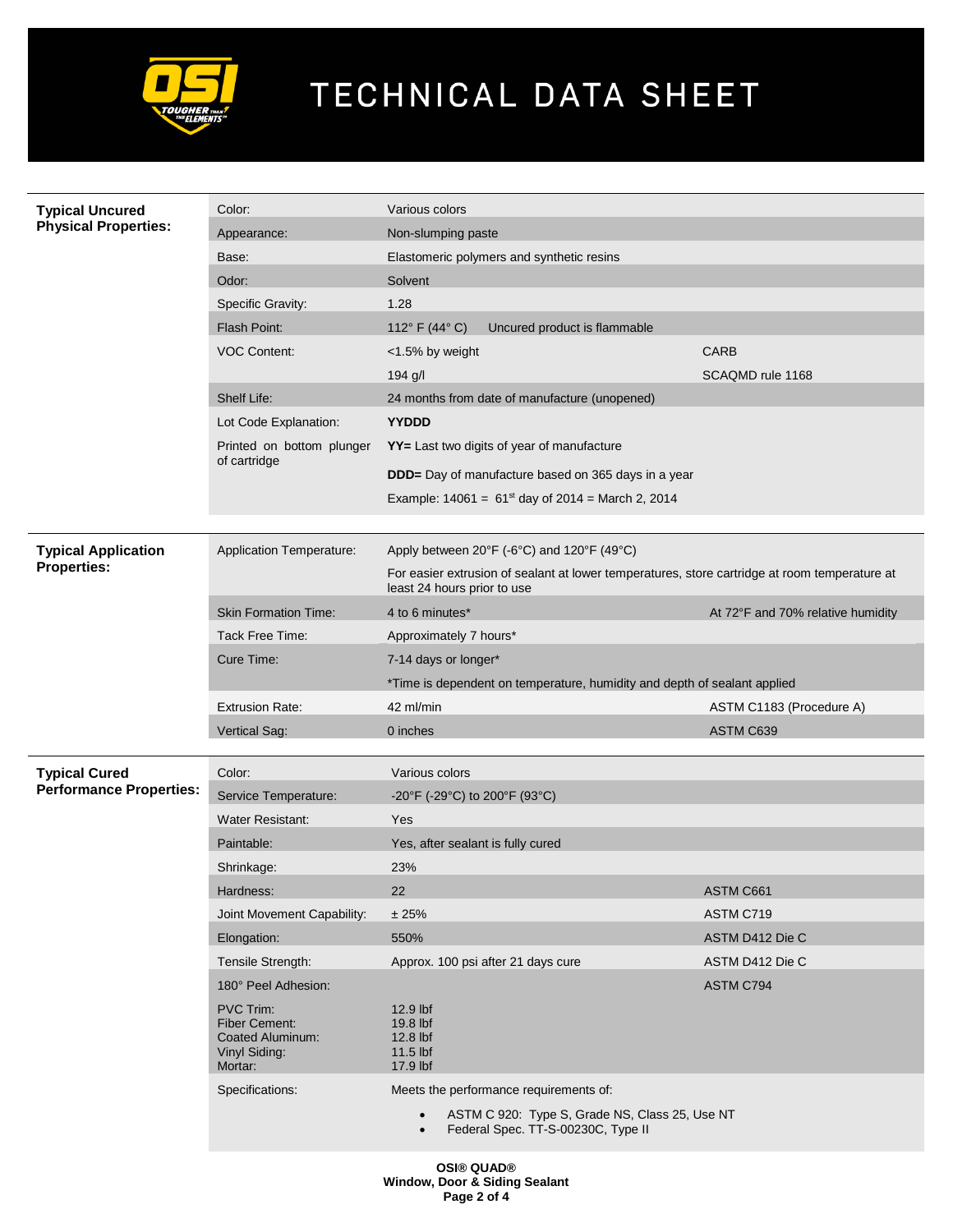

#### **Directions: Tools Typically Required:**

Utility knife and caulking gun. For best application results, OSI recommends the use of a high quality caulking gun such as the Albion® B12 Cartridge Gun.

#### **Safety Precautions:**

Do not use inside occupied structures. Wear gloves and wash hands after use.

#### **Preparation:**

Apply sealant between 0°F (-18°C) and 120°F (49°C). For easier extrusion of sealant at lower temperatures, the material should be kept at room temperature 24 hours prior to use. All surfaces must be clean, dry and free of old caulk, grease, dust, ice, snow, surface water and other contaminants. Insert cartridge into caulking gun, apply moderate pressure in order to break the Break-A-Way Seal™ inside the nozzle. Cut the tip off the cartridge at a 45° angle to desired bead size (3/8" is recommended).

#### **Application:**

Using a caulking gun, apply sealant with steady pressure, forcing the sealant into the joint. If the depth of the joint exceeds 3/8" (9.5 mm) the use of a backer rod is recommended. OSI QUAD will not pop or splatter and will dispense smoothly on extrusion from the cartridge. Tooling of the sealant is not necessary or recommended. Do not feather or smear sealant. Sealant is paintable when fully cured. Full cure may take 7 - 14 days or longer depending on ambient conditions and volume of sealant used. Latex paint is recommended. If using oil based/alkyd paint, a latex primer should be used first.

#### **Clean-up:**

Clean tools and uncured sealant residue immediately with mineral spirits or paint thinner. Cured sealant must be carefully cut away with a sharp-edged tool.

**Storage & Disposal:** NOT DAMAGED BY FREEZING. Store in a cool, dry place. Take unwanted product to an approved household hazardous waste transfer facility. Hardened material may be disposed of with trash.

**Label Precautions: WARNING! FLAMMABLE. HARMFUL IF INHALED OR SWALLOWED. MAY CAUSE EYE, SKIN AND RESPIRATORY IRRITATION.**

> **WARNING!** Contains mineral spirits, xylene, ethylbenzene, and crystalline silica. **FLAMMABLE.** Vapors may ignite explosively. Do not use or store near heat, sparks or open flame. Do not smoke when using this product. Extinguish all flames and pilot lights and turn off all sources of ignition, including stoves, heaters and electric motors during use and until all vapors are gone. Prevent build-up of vapors by opening all windows and doors to achieve cross ventilation. Use in a well-ventilated area. Avoid breathing vapors. Avoid contact with eyes and skin. Prolonged or repeated exposure may affect the nervous system causing dizziness, headache or nausea. If you experience eye watering, headache or dizziness, leave the area to obtain fresh air. Do not swallow. **FIRST AID:** If swallowed do not induce vomiting, call a physician or Poison Control center immediately. For eye contact flush with water for 15 minutes, call a physician. For skin contact, wash thoroughly with soap and water. If overcome by vapors, get fresh air. **KEEP OUT OF THE REACH OF CHILDREN.**

> **WARNING:** This product contains chemicals known to the State of California to cause cancer and birth defects or other reproductive harm.

> **NOTICE:** Reports have associated repeated and prolonged occupational overexposure to solvents with permanent brain, nervous system, liver and kidney damage or may cause cardiac arrhythmia. INTENTIONAL MISUSE BY DELIBERATELY INHALING THE CONTENTS MAY BE HARMFUL OR FATAL.

#### **Refer to the Safety Data Sheet (SDS) for further information.**

Limited Warranty: This product is warranted to be free from defects in materials when used as directed. Henkel's sole obligation shall be, at its option, to replace or refund the purchase price of product proven to be defective. Henkel makes no other warranty, express or implied, including warranties of MERCHANTABILITY and FITNESS FOR A PARTICULAR PURPOSE and will not be liable for consequential or incidental damages. This limited warranty gives you specific legal rights, which vary from state to state. Henkel may be contacted at 1.800.624.7767 M-F 9:00 am to 4:00 pm ET for warranty assistance.

**Disclaimer:** The information and recommendations contained herein are based on our research and are believed to be accurate, but no warranty, express or implied, is made or should be inferred. Purchasers should test the products to determine acceptable quality and suitability for their own intended use. Nothing contained herein shall be construed to imply the nonexistence of any relevant patents or to constitute a permission, inducement or recommendation to practice any invention covered by any patent, without authority from the owner of the patent.